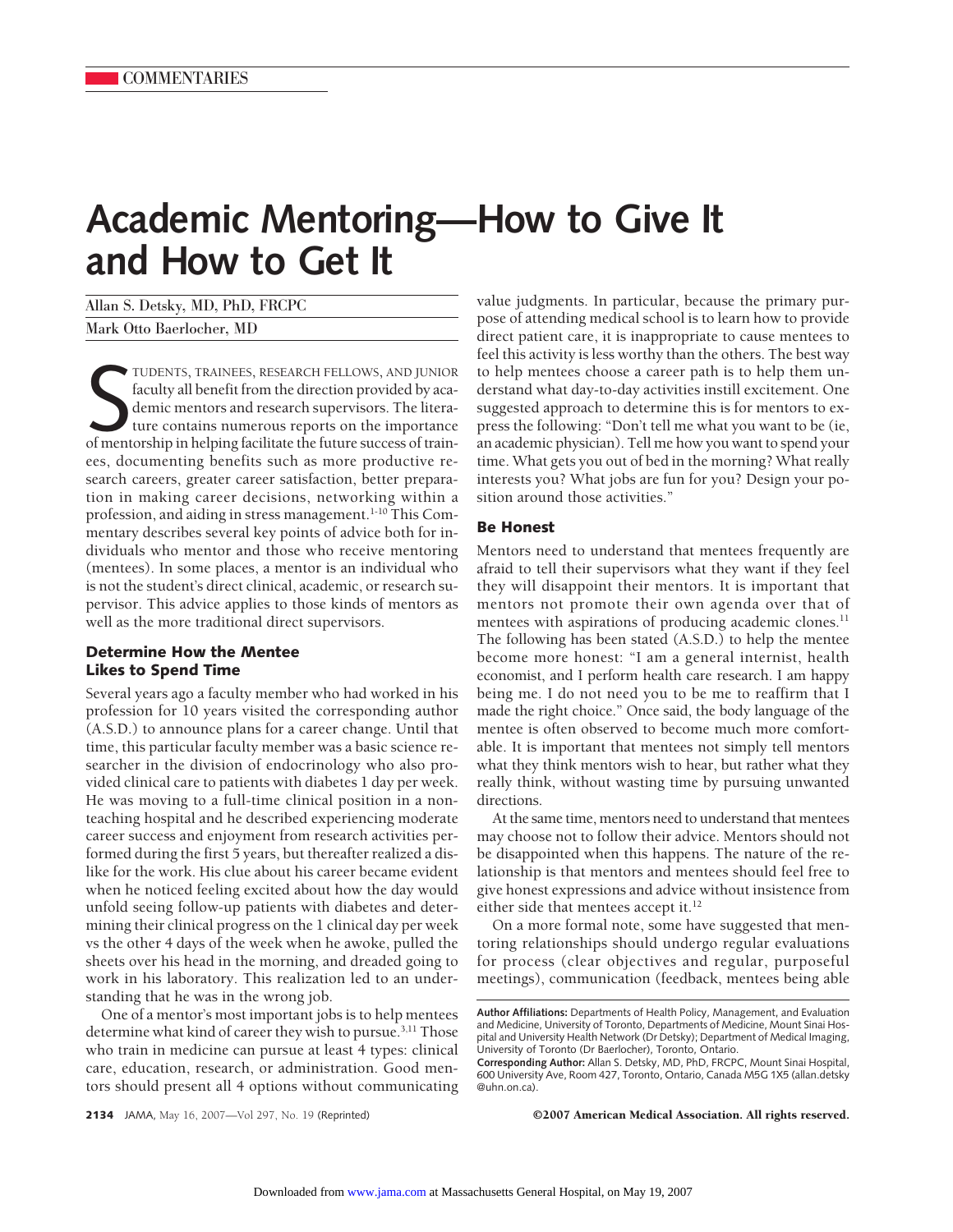to challenge mentors), and outcomes (sense of progress and development, improved networks).<sup>13</sup> Such periodic evaluations are valuable tools to help ensure ongoing honesty.

There are circumstances in which mentors should perhaps not be completely forthcoming. For instance, when the mentee tells of making a particular career choice (as opposed to asking for advice about the choice), the mentor should not show disapproval or state the choice is a mistake. In these circumstances, mentors must distinguish between the mentee's requests for advice and announcements of firm decisions (often not easy to do). Once mentees have decided, expressing disappointment can be a very bad way to end the communication. Mentors can make it clear that the door is open to reverse the decision, but should not say "You are making a mistake," because that phrase may be counterproductive and will not be forgotten.

#### **Follow Through**

It is important for mentors to be supportive. This can take the form of making the right introductions, dealing with individuals whose cooperation is required, or providing financial support.  $9,12,14$  In other cases, providing support simply involves responding to the mentee's questions, reading manuscripts, providing advice, and following through on promises. Prolonged delays on either side are harmful to the success of mentees. Students should, therefore, carefully investigate the experiences of previous individuals who received mentoring from someone they are considering approaching. They should review a proposed mentor's curriculum vitae and determine how many students were overseen who now have successful careers. If the answer is many, it bodes well for the future. If a faculty member has been in a mentorship role for more than 20 years but has almost no successful disciples, the mentee might do well to avoid that person.<sup>12,14</sup>

### **Do Not Become Friends**

In this relationship mentors have power. The individuals can never be equal and therefore should not establish a relationship as friends during the mentorship period. Doing so may result in complications, hurt feelings, and can be destructive. This is not to say that the mentoring relationship cannot be cordial, personal, enjoyable, or fun. This simply means that the appropriate professional distance must be maintained to protect both parties.<sup>15,16</sup>

## **Do Not Be Afraid to Terminate a Mismatched Relationship**

Personality conflicts in the mentor/mentee relationship may occur. If these conflicts are irreconcilable, to the point that a positive mentor/mentee relationship is unlikely, the relationship should be terminated. This advice applies for both mentors and mentees.

#### **Be Explicit About Credit for Work**

At the beginning of the mentoring relationship, the roles are usually very clear: mentors often provide the initial ideas, infrastructure, financial support, and supervision for a project and mentees often perform the day-to-day work. Over time, roles change. For example, original ideas or questions will ultimately be generated by mentees and mentors may increasingly play a more peripheral role. This may lead to difficulties in determining who gets credit for the work. The principal objective way of assigning credit is the designation of an individual's role on a grant application (principal investigator or coinvestigator) and the position of the names on the author list.

Early in the corresponding author's career (A.S.D.), an unfortunate interaction occurred between a mentor and mentee that best illustrates the problem. The mentee, who was then a junior faculty member, had an idea to use an existing medication to treat a genetic disorder and this intervention had a very positive result in 1 patient. Because there had been no similar descriptions in the literature, the mentee prepared a manuscript describing this case report, and the paper was subsequently accepted by a high-profile medical journal. The mentee did not include his mentor as a coauthor primarily because the mentee felt that the mentor, who was an internationally recognized expert in the field, would have received credit for the idea. The mentee claimed that the idea and work were entirely his and that the mentor had no role in the paper; moreover, the mentor certainly did not meet the current authorship criteria established by the International Committee of Medical Journal Editors (this episode preceded the development of those criteria by several years).17 The mentor learned about the paper and objected strenuously to being excluded from the author list. The disagreement ascended the chain of command at the university. Ultimately the paper was published in the high-profile journal without the mentor's name as an author. This episode led to the mentee leaving the institution because many of his colleagues reportedly ostracized him for this behavior.

The best way to avoid similar episodes is to be explicit from the beginning of a project about who is going to receive what credit, to acknowledge that the mentor/mentee relationship will change over time, and to follow the International Committee of Medical Journal Editors' established criteria for authorship, although this may require some subjective judgment. Mentors should not expect their mentees to include them as honorary authors.

Similarly, it may be common practice for some mentors to include their students as authors specifically to advance their careers even without proper contribution to warrant authorship. This is equally inappropriate. If mentors wish to include students as authors on manuscripts, an appropriate set of tasks that constitute grounds for authorship should be assigned and conducted by students.

©2007 American Medical Association. All rights reserved. (Reprinted) JAMA, May 16, 2007—Vol 297, No. 19 **2135**